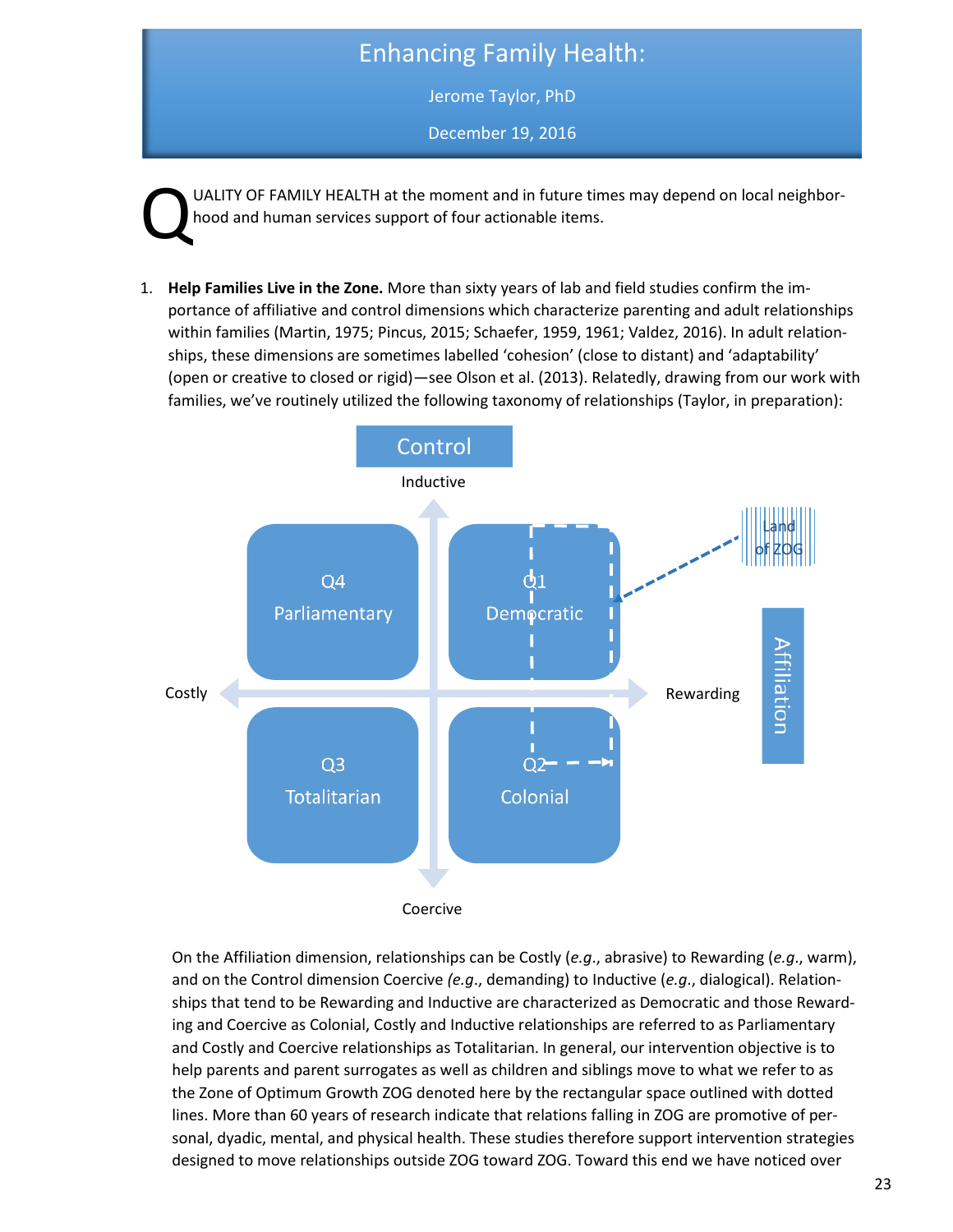the years that two types of events waylay or undermine passage toward ZOG. First, things outside the family undermine quality relationships within the family. Second, things inside the family undermine quality relationships within the family. As well, we've found that when relationship quality plummets for reasons within or outside the family that relationships outside the family are also jeopardized (*e.g.,* parent's performance on the job or student's grades in school). The challenge of ZOG-minded interventions, then, must help family members cope with internal and external events that undermine safe passage to ZOG. Event Processing Interventions, expressly designed for this purpose, help clients to (a) become aware of sources of internal or external stress that unsettle relationships within the family; (b) identify and implement adaptive strategies that relieve the internal or external source of stress affecting relationships within the family; (c) repair and reconcile broken relationships within the family caused by internal or external sources of stress; and (d) discover new ways and means of enabling safe passage to the nurturing and protective Land of ZOG our New 21<sup>st</sup> Century Frontier.

- 2. **Help Families Exemplify Life-Affirming Values.** Our Values for Life Interventions, introduced and described under our educational and social justice initiatives, are designed to promote the behavioral expression of seven values identified for successful living by parents, teachers, and clerics*: love and respect, interpersonal skills, learning orientation, self-confidence, self-persistence, self-esteem,*  and *self-reliance*. We will not reexamine evidence cited previously in support of Values for Life. Rather, we explore here how these interventions intersect with four norms linked to *justice* (equity) and *freedom* (fair access to structural and service opportunities enabling the 'pursuit of happiness').
	- 2.1. **Allocentric Worldview.** *I am my brothers' and sisters' keeper* is the heart of an allocentric worldview. It affirms our essential connectedness which affirms ancient African cosmology, Judeo-Christian teachings, and current research. The constructs of love and respect and interpersonal skills are directly related to this norm. Self-reliance as the capacity to say 'no' when most are saying 'yes' (or vice versa) is also an important attribute in the march toward justice.
	- 2.2. **Spiritual Integration.** Sense of *hope* (vs. despair), *connection* (vs. disconnection), *and transcendence* (vs. conformity) are primary markers here. By planfully utilizing recent to historical documents that speak to prior accomplishments, Values for Life bridges past with present (*connection*) as a source of optimism for the future (*hope*). By excavating and examining heroic and triumphant themes expressed in poetry, literature, and music, Values for Life makes the case for resistance over conformity—for viability over capitulation (*transcendence*).
	- 2.3. **Cultural Emancipation.** Extrusion of chattel slavery stereotypes that blacks are 'animals' which 'explains' why they are 'physically gifted' and 'mentally defective'. Unfortunately, these stereotype are still alive in more than 80 percent of whites and nearly 50 percent of blacks. Values for Life utilizes African and African Diasporan icons, proverbs, literature, music, drama, heroes, and heroines that unsettle and diminish identifications with chattel slavery stereotypes.
	- 2.4. **Homeothermic-Type Adaptation.** Refers to animals that maintain a constant body temperature across environments characterized by widely varying ambient temperatures. The analogous question here is whether it is possible to produce just outcomes *(e.g.,* educational equity) in unjust environments (*e.g.,* high poverty neighborhoods)? Based on evidence cited in our Educational Justice Initiative, the answer is 'yes' as Values for Life played a critical role in accelerating gap closures in unjust places.

Our basic argument here is that identified values intersect with norms linked to justice and freedom. Jerome Taylor, the designer of Event Processing and Values for Life interventions along with corresponding assessment instruments, has received an international award recognizing this work from the Association of Black Psychologists that issues one such award per year. 24